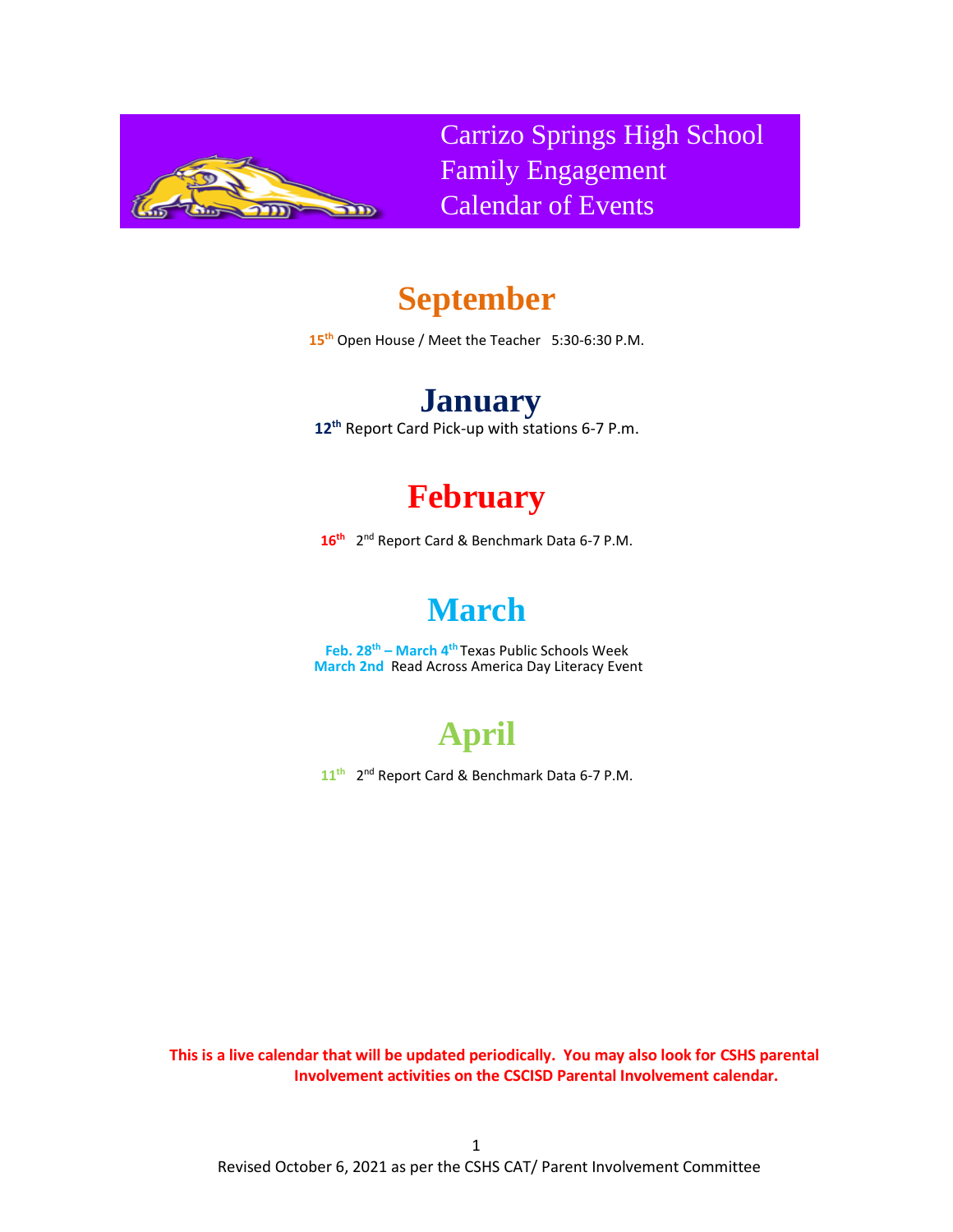

Excellence in Academic Achievement

**Carrizo Springs Consolidated Independent School District**

### **Carrizo Springs High School Title 1 Parental Involvement Policy**

### **Statement of Purpose**

Carrizo Springs High School (CSHS) administration, faculty, support staff, parents, and community shall develop, agree upon and distribute to our parents a written Parental Involvement policy. The policy will set expectations and establish a framework for quality parental involvement participation. This will be achieved as part of the district's improvement plan in accordance with the legal requirements of the Every Student Succeeds Act (ESSA). The district values the parent's role and support in the success of their children's academic achievement.

### **Program Requirements:**

CSHS agrees to implement the following statutory requirements:

Has members that are actively part of the District-wide Parental Involvement Committee. The current members of this committee are Mrs. A. Diaz, Mrs. M. Briseno, Mrs. A. Rios, Mrs. S. Ramirez and Mrs. S. Puente.

The CSHS will put into operation programs, activities, and procedures for the involvement of parents in all of its campuses with Title 1, Part A programs, consistent with section 1116(b) of the ESSA and each include, as a component, a school-parent-student compact consistent with section 1116 (d) of the ESSA.

The Carrizo Springs High School will incorporate the district-wide parental involvement policy into its campus plan developed under section 1112 of the ESSA.

In carrying out the Title I, Part A, parental requirements, to the extent practicable, the school district and its schools will provide full opportunities for the participation of parents with limited English proficiency, parents with disabilities, and parents of migratory children, including providing information and school reports required under section 1112 of the ESSA in an understandable and uniform format and, including, alternative formats upon request, and, to the extent practicable, in a language parents understand.

- $\sqrt{ }$  Translate notes going home for parents.
- Newspaper articles will also be published in Spanish.

The CSHS for Title I, Part A, developed under section 1112 of the ESSA, parents have the opportunity to share if they have any concerns, suggestions, and opinions regarding the planning, designing, and implementation of instructional programs for the school. The comments are reviewed during the Site Based Decision meetings held four times during the year. (September, February, April, and June) Any concerns or comments in regards to the Campus Improvement Plan, Parent and Family Engagement Policy, or School-Parent Compact can be sent to Mrs. Michelle Gonzalez, CSHS Principal, a[t micgonzalez@cscisd.net.](mailto:micgonzalez@cscisd.net)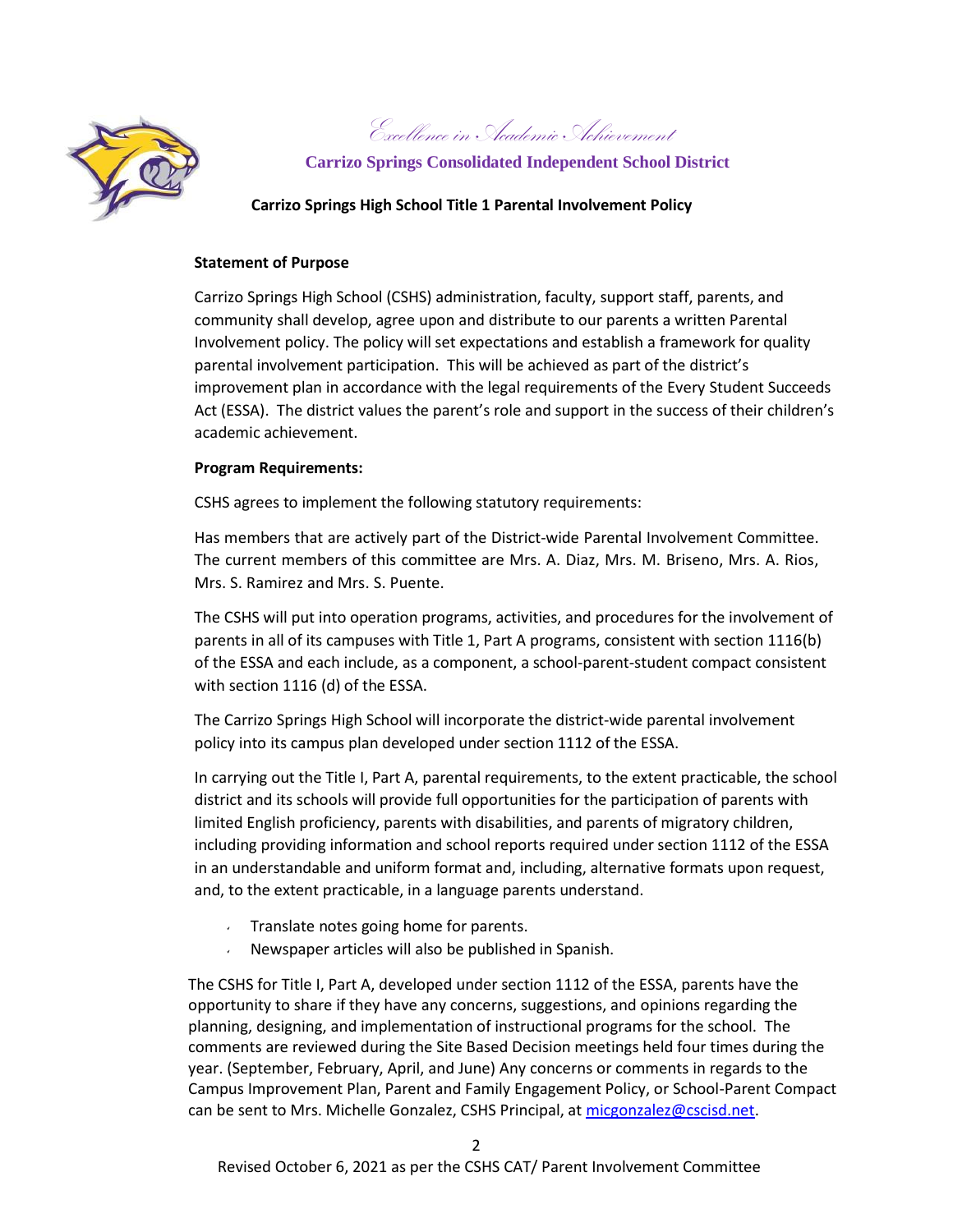The CSHS will involve the parents of the children served in Title 1, Part A schools' decisions about how the 1 percent of Title 1, Part A funds reserved for parental involvement is spent and will ensure that not less than 90% of the one percent goes directly to the school.

Parents are informed of Title 1 Part A at the yearly meeting.

The CSHS will be governed by the following statutory definition of parental involvement, and expects that its Title 1 school will carry out programs, activities, and procedures in accordance with this definition:

Parental involvement means the participation of parents in regular, two-way, and meaningful communication involving students' academic learning and other school activities, including ensuring---

- a. That parents play an integral role in assisting their child's learning.
- b. That parents are encouraged to be actively involved in their child's education at school;
- c. That parents are full partners in their child's education and are included, as appropriate in decision-making and on advisory committees to assist in the education of their child;
- d. The carrying out of other activities, such as those described in section 118 of the ESSA.
- e. That parents/guardians have ongoing systemic communication with the school regarding decisions about student performance, instructional programs, and school policies.

### **Program Implementation**

- 1. CSHS will involve parents in the joint development/ revision of the district/campus parental involvement policy under section 1112 of the ESSA, by providing full opportunities for the participation of parents through active recruitment and participation in one or more of the following committees and will be reviewed yearly:
	- District Advisory Committee (DAT) (Meetings at least three times a year)
	- Site-based Decision-Making Committee (CAT)- campus level (meetings held at least three times a year)
	- Athletic Booster Club (periodic meetings throughout the year)
	- Band Booster Club (periodic meetings throughout the year)
	- JROTC Parent Booster (periodic meetings throughout the year)
- 2. CSHS will involve parents in the process of school review and improvement under section 1116 of the ESSA by providing full opportunities for the participation of parents through active recruitment and participation in one or more of the following committees. The campus will outreach parents by Remind and School Messenger call-outs.
- District Advisory Committee (DAT) (Meetings at least three times a year.)
- Site-based Decision-Making Committee (CAT)- campus level (Meetings at least three times a year)
- District-wide Parental Advisory Council (meetings held 4 times a year)
- SHAC at least three times a year
- Parent Surveys after each Parent and Family Engagement Events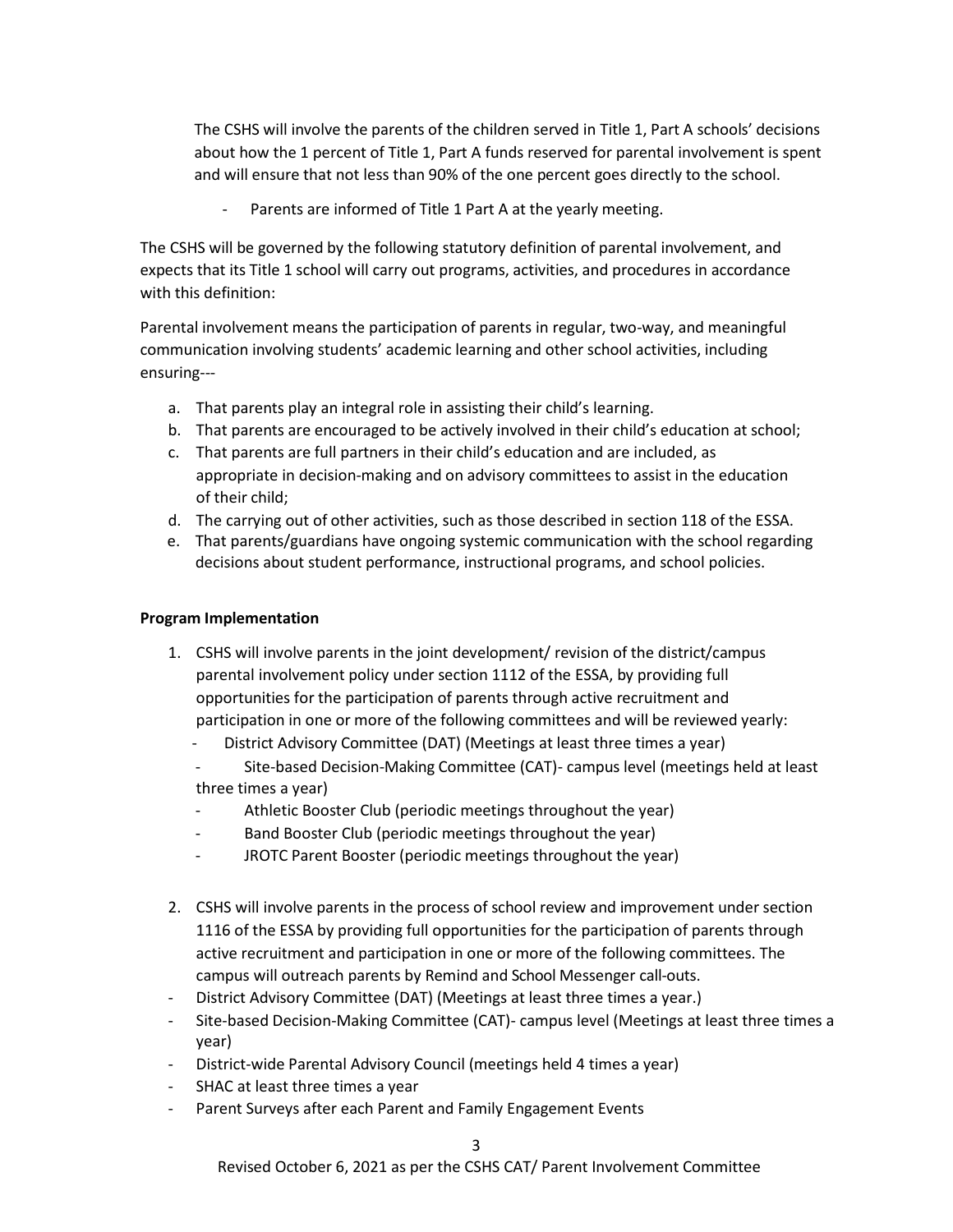3. CSHS will provide regular trainings and/or meetings with school personnel to supply the necessary coordination, technical assistance, and other support to assist Title I, Part A, schools in planning and implementing effective parental involvement activities to improve student's academic achievement and school performance.

### **-See attached calendar for CSHS campus**

-CSHS will have 4 Parent and Family Engagement events for parents to better understand how to help their child at home. These sessions will also include one takeaway activity for parents to reinforce and practice the target TEKS at home. These TEKS are reinforced at every Parent and Family night/activity. Information about events will be given in a timely manner. (with more than a 5-day notice) Below are the target Parent and Family Engagement TEKS for the 2021-2022 school year. These TEKS are reinforced at every Parent and Family night/activity.

CSHS will provide transportation and child care so parents and guardians can come to attend Parent and Family Engagement events at the school.

## **School Goals**

#### **U.S. History: CSHS will increase from a 58% to a 65% in 2021-2022 school year.**

(25) Culture. The student understands how people from various groups contribute to our national identity. The student is expected to: **TEKS** (B) describe the Americanization movement to assimilate immigrants and American Indians into American culture;

#### **Algebra I: CSHS will increase from a 30.46% to a 32.46% in 2021-2022 school year.**

(3) Linear functions, equations, and inequalities. The student applies the mathematical process standards when using graphs of linear functions, key features, and related transformations to represent in multiple ways and solve, with and without technology, equations, inequalities, and systems of equations. The student is expected to: **TEKS**:(C) graph linear functions on the coordinate plane and identify key features, including x-intercept, y-intercept, zeros, and slope, in mathematical and real-world problems;

#### **Biology: CSHS will increase from a 23.78% to a 30% in 2021-2022 school year.**

(9) Science concepts. The student knows the significance of various molecules involved in metabolic processes and energy conversions that occur in living organisms. The student is expected to: **TEKS:** (C) identify and investigate the role of enzymes.

#### **English I: CSHS will increase from a 59.67% to a 61% in 2021-2022 school year.**

(8) Multiple genres: listening, speaking, reading, writing, and thinking using multiple texts--genres. The student recognizes and analyzes genre-specific characteristics, structures, and purposes within and across increasingly complex traditional, contemporary, classical, and diverse texts. The student is expected to:

**TEKS:** 8.8 Analyze text across multiple genres

#### **English II: CSHS will increase from a 51.53% to a 53% in 2021-2022 school year.**

(9) Composition: listening, speaking, reading, writing, and thinking using multiple texts--writing process. The student uses the writing process recursively to compose multiple texts that are legible and use appropriate conventions. The student is expected to: (D) edit drafts using standard English conventions, including:

(i) a variety of complete, controlled sentences and avoidance of unintentional splices, run-ons, and fragments;

(ii) consistent, appropriate use of verb tense and active and passive voice;

(iii) pronoun-antecedent agreement;

(iv) correct capitalization;

(v) punctuation, including commas, semicolons, colons, dashes, and parentheses to set off phrases and clauses as appropriate; and (vi) correct spelling;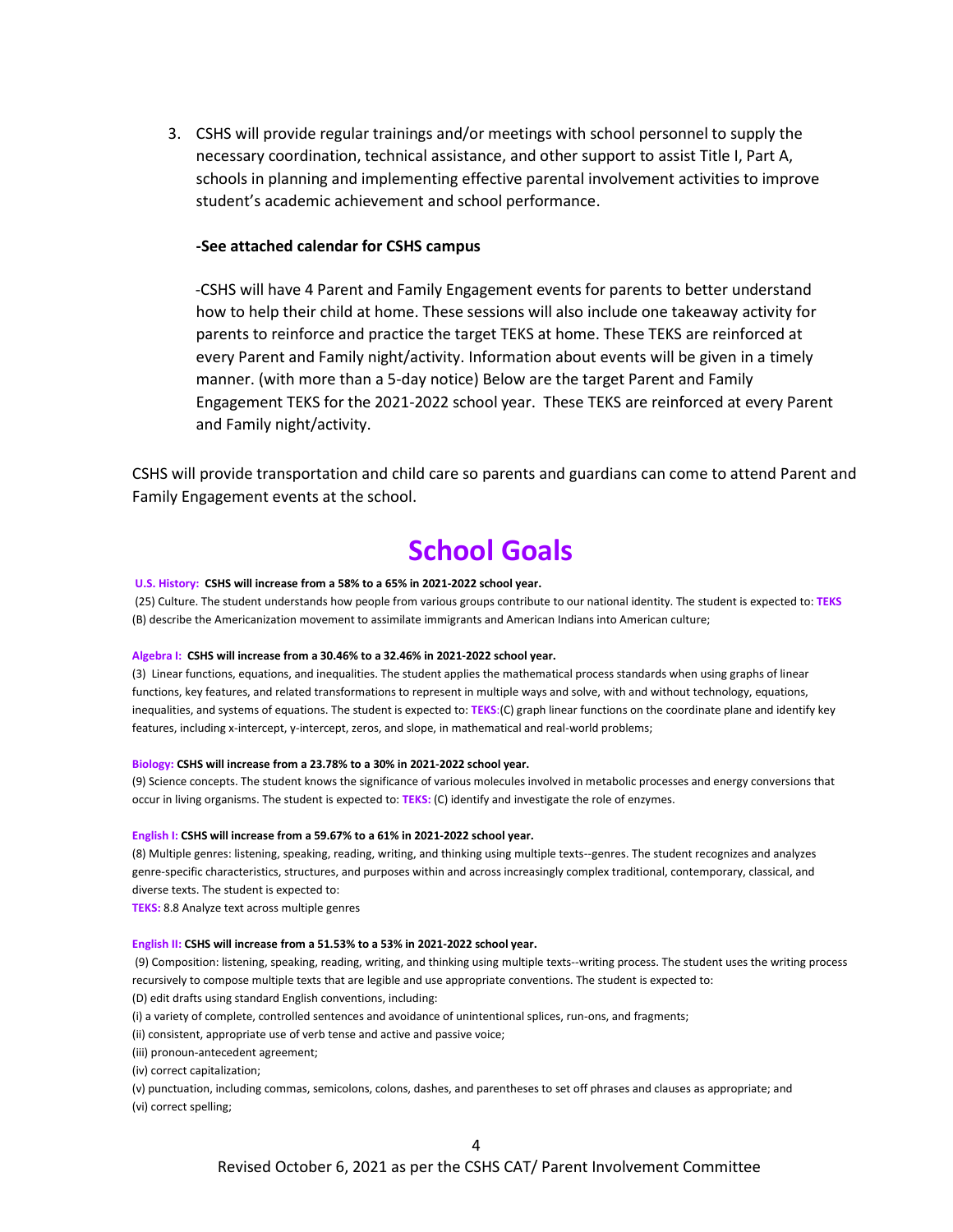4. CSHS will conduct, with the involvement of parents, an annual evaluation of the content and effectiveness of this parental involvement policy in improving the quality of its Title I, Part A school by providing full opportunities for the participation of parents through active recruitment and participation in the Annual District Parental Involvement Program Evaluation. Findings will be utilized in designing effective strategies and programs that will increase parental involvement and revise, if necessary its parental involvement policies. The evaluation will include identifying barriers to greater participation by parents in parental involvement activities.

> -Surveys (after Family Engagement events and MOY & EOY) -Title 1 Part A yearly meeting (EOY evaluation sent home to the parents May 2022) -DAT meetings meeting in June 2022 -Literacy Nights at the end of the year after all events have been completed -District DPAC Meetings (EOY Evaluation at the June 2022 meeting) -CSHS PAC Meetings (at the June meeting)

5. The CSHS will build schools' and parents capacity for strong parental involvement by training all of the teachers and staff, in order to ensure effective involvement of parents and to support a partnership among the schools involved, parents, and the community to improve student's academic achievement, through the following activities specifically described below: There are many opportunities for parents to be involved and learn about Carrizo Springs High School.

-The Building Capacity parent training team will host a "How to Talk to Parents," for teachers hosted on Monday, October 5, 2020, to Friday, October 16, 2020. (This is a virtual self-paced presentation.)

Please contact our school to learn about these great opportunities.

Open House (Sept 2021)

Parent-teacher conferences Report Card Pickup/Conferences

(1 Fall and 1 in the Spring) Conferences are set up as needed

Class Parent Meetings (at least once a six weeks)

Booster Club Meetings (during band season very frequently)

Please contact 830-876–9393 to schedule an appointment with your child's teacher or visit our website, www.cscisd.net, and click on the parent information link.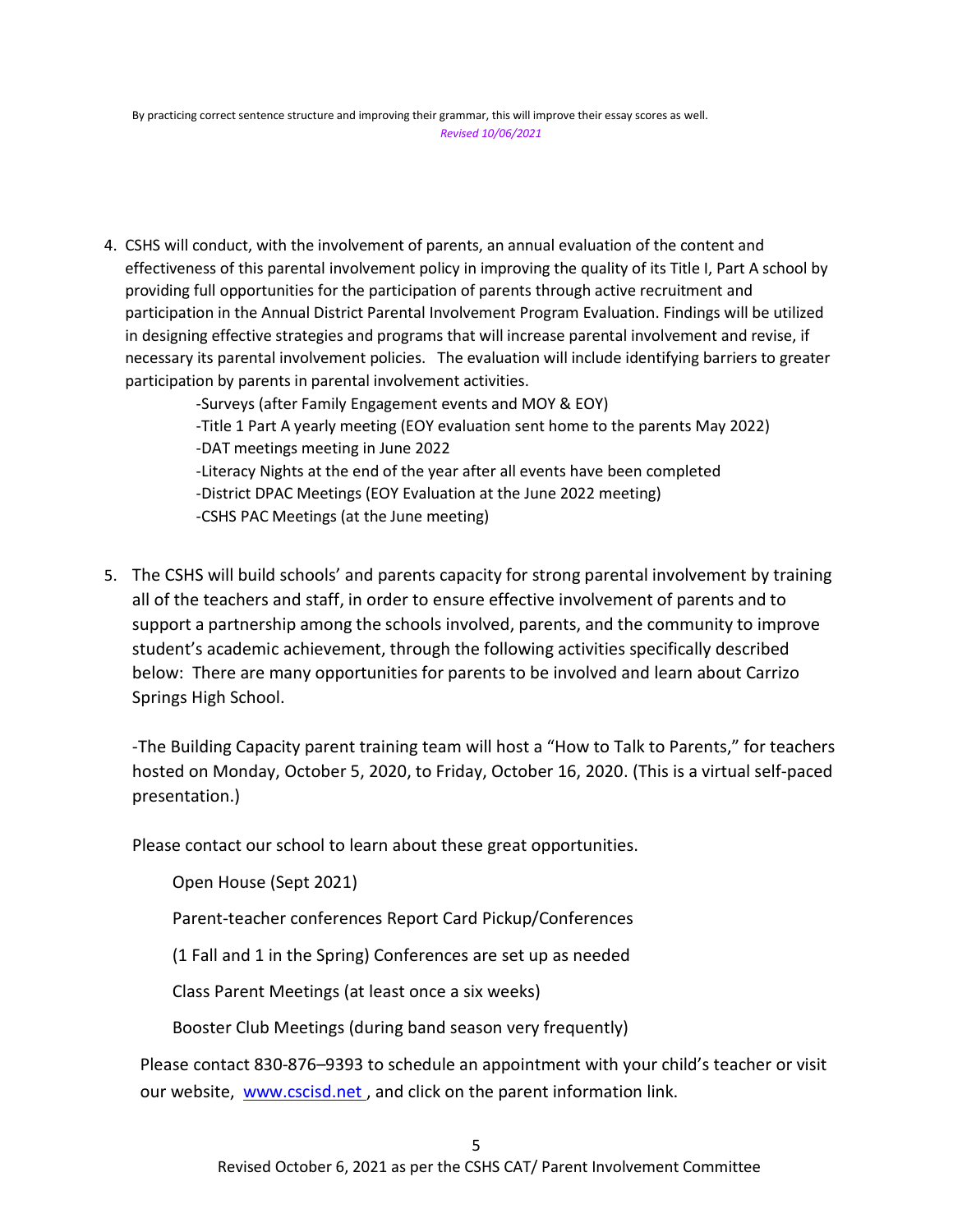A. CSHS will, with the assistance of its Title I, Part A schools, provide assistance to parents and children served by the school district or school, as appropriate, in understanding topics such as the State's academic content standards, the State's student academic achievement standards, the State and local academic assessment including alternate assessments, the

requirements of Title I Part A, how to monitor their child's progress, and how to work with educators by:

-Academic Report Card Pick-Up (1 Fall Oct. & 1 Spring Feb) / Conferences set up as needed

-Mail out progress reports sent out by mail every 3<sup>rd</sup> week of the six weeks

-STAAR English I and English II Nights (9<sup>th</sup>-12<sup>th</sup> Grade at least once a year)

-Family Nights with a focus in English I and English II, Biology, US History, and Algebra (4 times a year)

- Conducting an annual Title, I Part A Parent Meeting within the  $1<sup>st</sup>$  six weeks of school to inform parents of the district's participation in Title I, Part A, its requirements and their right to be involved.
	- B. CSHS will, to the extent feasible and appropriate, coordinate and integrate parental involvement programs and activities with other schools in the district

-CS Junior High (8<sup>th</sup> grade) will transition with CS High School (at the end of the school year May 2022)

C. CSHS will establish a campus-wide parental advisory committee to provide advice on matters related to parental involvement in Title I, Part A.

-Campus-Wide Parental Involvement Committee will meet a minimum of two times a year

D. CSHS will provide information in a language parents can understand using a paper/electronic format, or School Messenger to ensure that information related to the school and parent programs, meetings, and other activities is sent to the parents of participating children in a language and format the parents understand.

-Conducting Campus Parent Meetings to inform parents about the State's academic content standards, the State's student academic achievement standards, the State and local academic assessment including alternate assessments, and campus programs.

-Academic Family Night 4 nights throughout the year (Us History, Biology, Algebra, English I & English II)

Campuses are to implement the use of:

a.) School Messenger (Periodically as Parents and Family Engagement events arise.